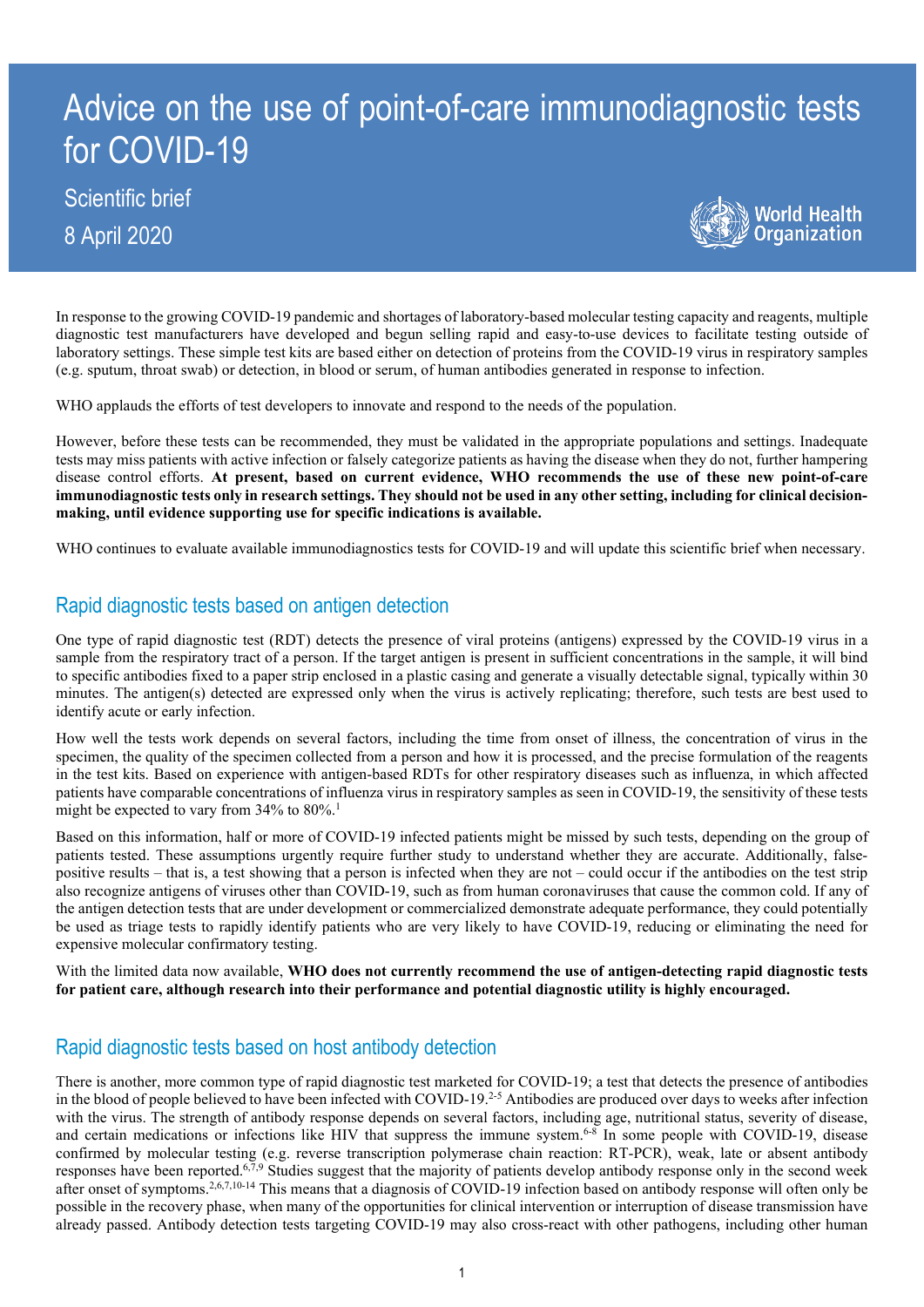coronaviruses. 7,15,16 and give false-positive results. Lastly, there has been discussion about whether RDTs detecting antibodies could predict whether an individual was immune to reinfection with the COVID-19 virus. There is no evidence to date to support this.

Tests to detect antibody responses to COVID-19 in the population will be critical to support the development of vaccines, and to add to our understanding of the extent of infection among people who are not identified through active case finding and surveillance efforts, the attack rate in the population, and the infection fatality rate. For clinical diagnosis, however, such tests have limited utility because they cannot quickly diagnose acute infection to inform actions needed to determine the course of treatment. Some clinicians have used these tests for antibody responses to make a presumptive diagnosis of recent COVID-19 disease in cases where molecular testing was negative but where there was a strong epidemiological link to COVID-19 infection and paired blood samples (acute and convalescent) showing rising antibody levels.

Based on current data, **WHO does not recommend the use of antibody-detecting rapid diagnostic tests for patient care but encourages the continuation of work to establish their usefulness in disease surveillance and [epidemiologic research](https://www.who.int/emergencies/diseases/novel-coronavirus-2019/technical-guidance/early-investigations)**.

#### Next steps

- Molecular (e.g. PCR) testing of respiratory tract samples is the recommended method for the identification and laboratory confirmation of COVID-19 cases. COVID-19 molecular diagnostic products are being evaluated for quality and safety through the [WHO Prequalification Emergency Use Listing Procedures](https://www.who.int/diagnostics_laboratory/EUL/en/) and through a collaboration with the Foundation for Innovative New Diagnostics (FIND). WHO guidance documents for detection of COVID-19 have been published: WHO Guidance on [Laboratory testing for COVID-19 in suspected human cases.](https://www.who.int/emergencies/diseases/novel-coronavirus-2019/technical-guidance/laboratory-guidance) In addition, guidance on how testing might be rationalized when lack of reagents or testing capacity necessitates prioritization of certain populations or individuals for testing is also [available.](https://apps.who.int/iris/bitstream/handle/10665/331509/WHO-COVID-19-lab_testing-2020.1-eng.pdf)
- To inform WHO policy on the use of immunodiagnostic rapid tests for COVID-19, WHO is working with our global laboratory expert network, and closely reviewing the results of laboratory and clinical studies planned and implemented by reference laboratories, academic groups and non-governmental organizations.
- Target product profiles for desired COVID-19 diagnostics to inform research and development efforts are in development.
- WHO will continue to work with research groups, other agencies, and Member States to develop and interpret data that might indicate specific areas where such tests can be useful for clinical management of cases, epidemiologic understanding, and/or infection control.

#### **References**

- 1. Bruning AHL, Leeflang MMG, Vos JMBW, Spijker R, de Jong MD, Wolthers KC, et al. Rapid Tests for Influenza, Respiratory Syncytial Virus, and Other Respiratory Viruses: A Systematic Review and Meta-analysis. Clin Infect Dis [Internet]. 2017 Sep 15 [cited 2020 Apr 1];65(6):1026–32. Available from: http://academic.oup.com/cid/article/65/6/1026/3829590/Rapid-Tests-for-Influenza-Respiratory-Syncytial
- 2. Liu Y, Liu Y, Diao B, Ren Feifei, et al. Diagnostic indexes of a rapid IgG/IgM combined antibody test for SARS-CoV-2. medxriv [Internet]. 2020; Available from: https://doi.org/10.1101/2020.03.26.20044883
- 3. Zhang P, Gao Q, Wang T, Ke Y, et al. Evaluation of recombinant nucleocapsid and spice protein serological diagnosis of novel coronavirus disease 2019 (COVID-19). medxriv [Internet]. 2020; Available from: https://www.medrxiv.org/content/10.1101/2020.03.17.20036954v1
- 4. Pan Y, Li X, Yang G, Fan J, et al. Serological immunochromatographic approach in diagnosis with SARS-CoV-2 infected COVID-19 patients. medxriv [Internet]. 2020; Available from: https://doi.org/10.1101/2020.03.13.20035428
- 5. Li Z, Yi Y, Luo X, Xion N, et al. Development and clinical application of a rapid IgM-IgG combined antibody test for SARS-CoV-2 infection diagnosis. Journal of medical virology. https://onlinelibrary.wiley.com/doi/abs/10.1002/jmv.25727
- 6. Zhao J, Yuan Q, Wang H, Liu W, Liao X, Su Y, et al. Antibody responses to SARS-CoV-2 in patients of novel coronavirus disease 2019. medxriv [Internet]. 2020; Available from: https://www.medrxiv.org/content/10.1101/2020.03.02.20030189v1.full.pdf
- 7. Okba N.M.A, Muller M.A., Li W, Wang C, et al. SARS-COV-2 specific antibody responses in COVID-19 patients. medxriv [Internet]. 2020; Available from: https://www.medrxiv.org/content/10.1101/2020.03.18.20038059v1